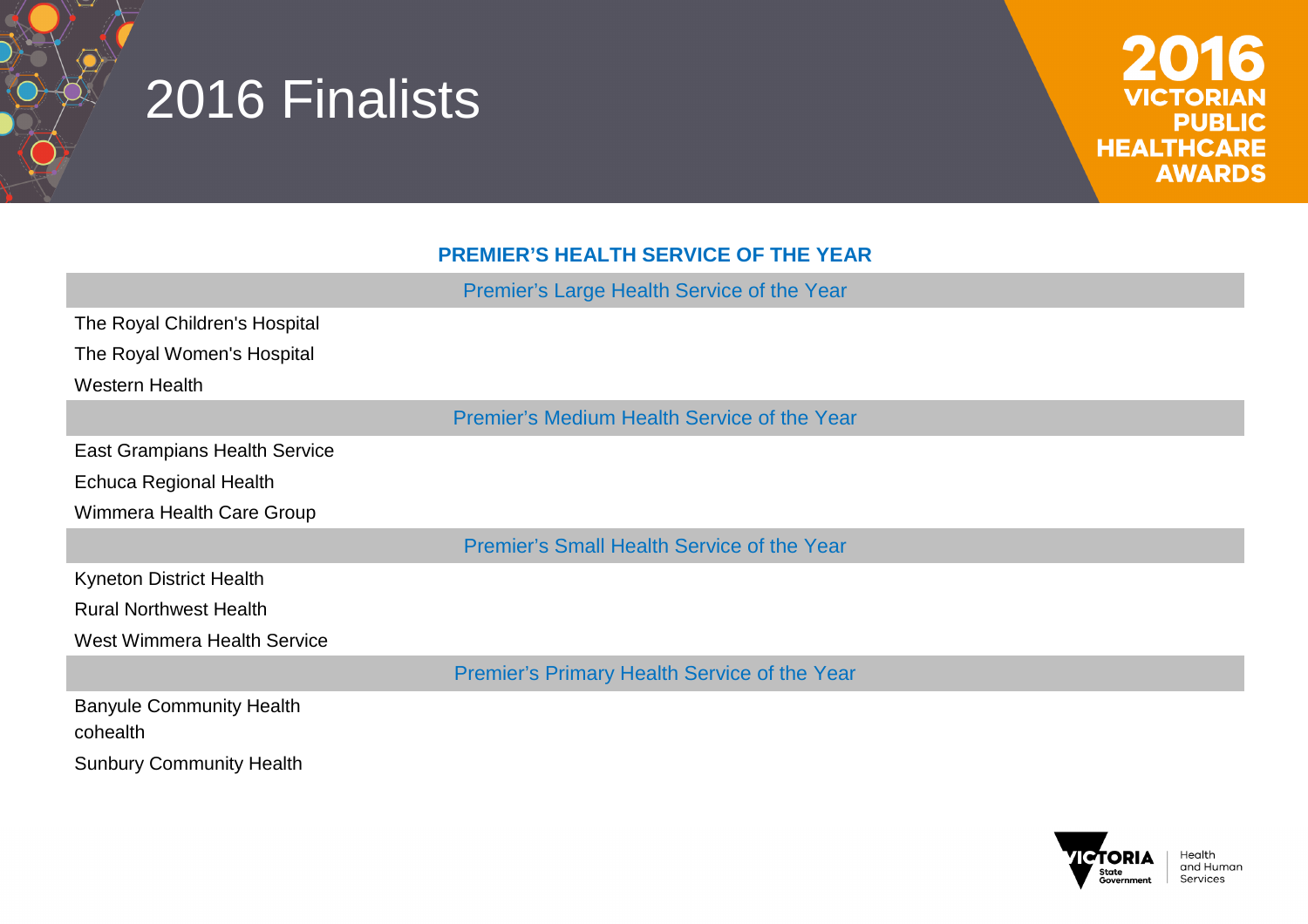| <b>KEY AWARDS</b>                                                                                                                        |                                                                                   |  |  |
|------------------------------------------------------------------------------------------------------------------------------------------|-----------------------------------------------------------------------------------|--|--|
| <b>Name of entry / initiative</b>                                                                                                        | <b>Organisation</b>                                                               |  |  |
| Minister for Health's Award for improving indigenous health - Closing the gap                                                            |                                                                                   |  |  |
| Closing the gap through Aboriginal employment at Dental Health Services<br>Victoria                                                      | Dental Health Service Victoria                                                    |  |  |
| Northern Health Koori Maternity Service                                                                                                  | Northern Health                                                                   |  |  |
| The Healthy Ears Outreach Clinic                                                                                                         | The Royal Victorian Eye and Ear Hospital &<br>Victorian Aboriginal Health Service |  |  |
| Minister for Mental Health's Award for excellence in supporting the mental health and wellbeing of Victorians                            |                                                                                   |  |  |
| Service Purchasing in Community Mental Health                                                                                            | cohealth                                                                          |  |  |
| Agile clinical teams and consumer experience leading adult mental health re-<br>design                                                   | <b>Monash Health</b>                                                              |  |  |
| Partnering mental health with primary care health services to combat<br>preventative disease for individuals with serious mental illness | <b>Plenty Valley Community Health</b>                                             |  |  |
| Secretary's Award for improving hospital performance                                                                                     |                                                                                   |  |  |
| Data-led models of care to improve emergency department performance                                                                      | Peninsula Health                                                                  |  |  |

The Eye and Ear Emergency Department The Royal Victorian Eye and Ear Hospital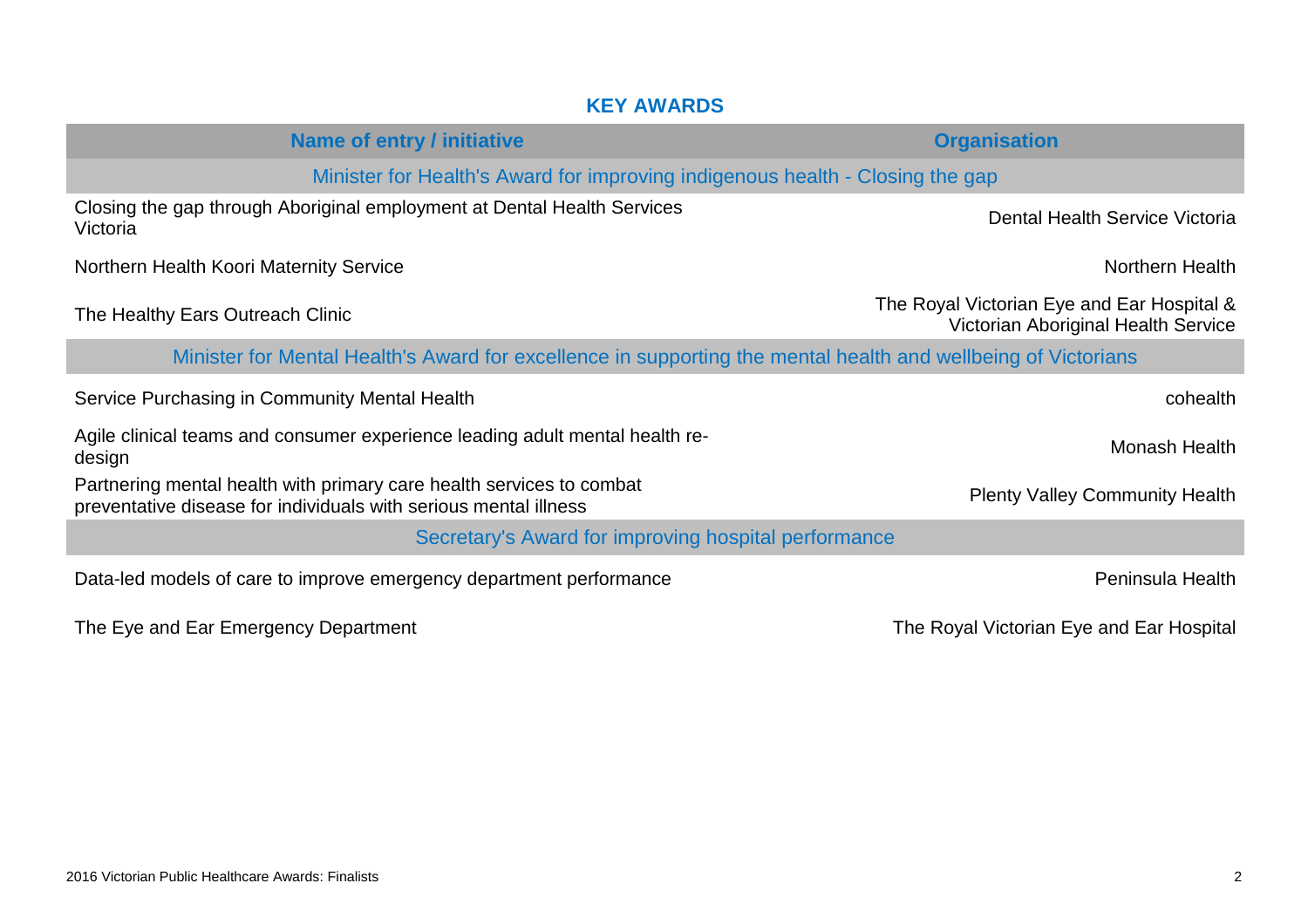## **CATEGORY AWARDS**

| <b>Name of entry / initiative</b>                                                                              | <b>Organisation</b>                                                       |
|----------------------------------------------------------------------------------------------------------------|---------------------------------------------------------------------------|
| Improving equity                                                                                               |                                                                           |
| Paramedic initiated thrombolysis for STEMI - Improved access to emergency<br>cardiac care for rural Victorians | Ambulance Victoria                                                        |
| Supporting consumers to get back on track through Assisted Intensive<br><b>Medication Service (AIMS)</b>       | <b>Melbourne Health</b>                                                   |
| State-wide Hepatitis Assessment and Management Program in Victorian prisons                                    | St Vincent's Hospital Melbourne &<br>Department of Justice and Regulation |
| Improving healthcare through clinical research by an individual early in their career                          |                                                                           |
| Dr Joseph Doyle: Optimising management of viral hepatitis in highly vulnerable<br>patients                     | <b>Alfred Health</b>                                                      |
| Dr Trisha Peel: Preventing and improving patient outcomes from surgical site<br>infections                     | Alfred Health &<br><b>Monash University</b>                               |
| Dr Penelope Bryant: Where the heart is, measuring the impact of hospitals in the<br>home                       | The Royal Children's Hospital                                             |
| Excellence in women's health                                                                                   |                                                                           |
| Our Space: Building resilience in girls and young women who are vulnerable to<br>sexual exploitation and abuse | The Royal Children's Hospital                                             |
| Model of Care for Menopausal Symptoms after Cancer (MSAC)                                                      | The Royal Women's Hospital                                                |
| <b>Positive Pregnancy Program</b>                                                                              | West Gippsland Healthcare Group                                           |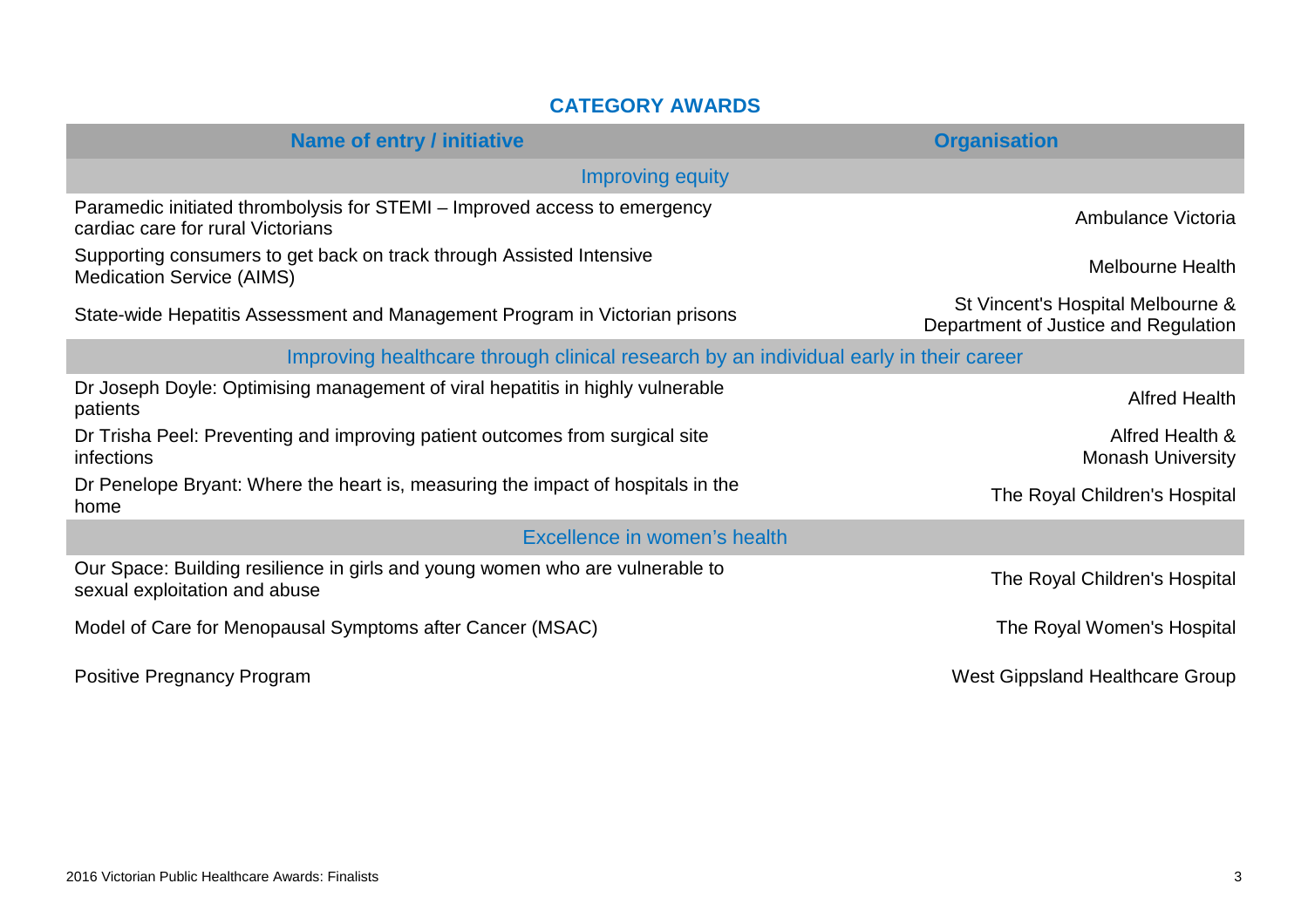| Improving workforce wellbeing and safety                                                                           |                                 |  |  |  |
|--------------------------------------------------------------------------------------------------------------------|---------------------------------|--|--|--|
| Manual Handling Program - dorsaVi                                                                                  | <b>Monash Health</b>            |  |  |  |
| Evaluating staff support - Are we STARs?                                                                           | St Vincent's Hospital Melbourne |  |  |  |
| Keeping staff safe: An integrated approach                                                                         | The Royal Children's Hospital   |  |  |  |
| Excellence in quality and safety                                                                                   |                                 |  |  |  |
| Specialist Physiotherapy Bronchoscopy Service in ICU                                                               | <b>Alfred Health</b>            |  |  |  |
| NUTs - No Unnecessary Tests, Box Hill Hospital Emergency Department                                                | Eastern Health                  |  |  |  |
| Australia's first public One Stop Thyroid Clinic – putting patient needs first                                     | <b>Melbourne Health</b>         |  |  |  |
| A safer way to confirm peanut allergy                                                                              | The Royal Children's Hospital   |  |  |  |
| <b>Excellence in CALD health</b>                                                                                   |                                 |  |  |  |
| Improving healthcare through codesign with communities that have traditionally<br>practiced female genital cutting | cohealth                        |  |  |  |
| Monash Health Refugee Health and Wellbeing Volunteer Program                                                       | Monash Health                   |  |  |  |
| The Karen Community in Nhill - A Journey to a better life & improved health                                        | West Wimmera Health Service     |  |  |  |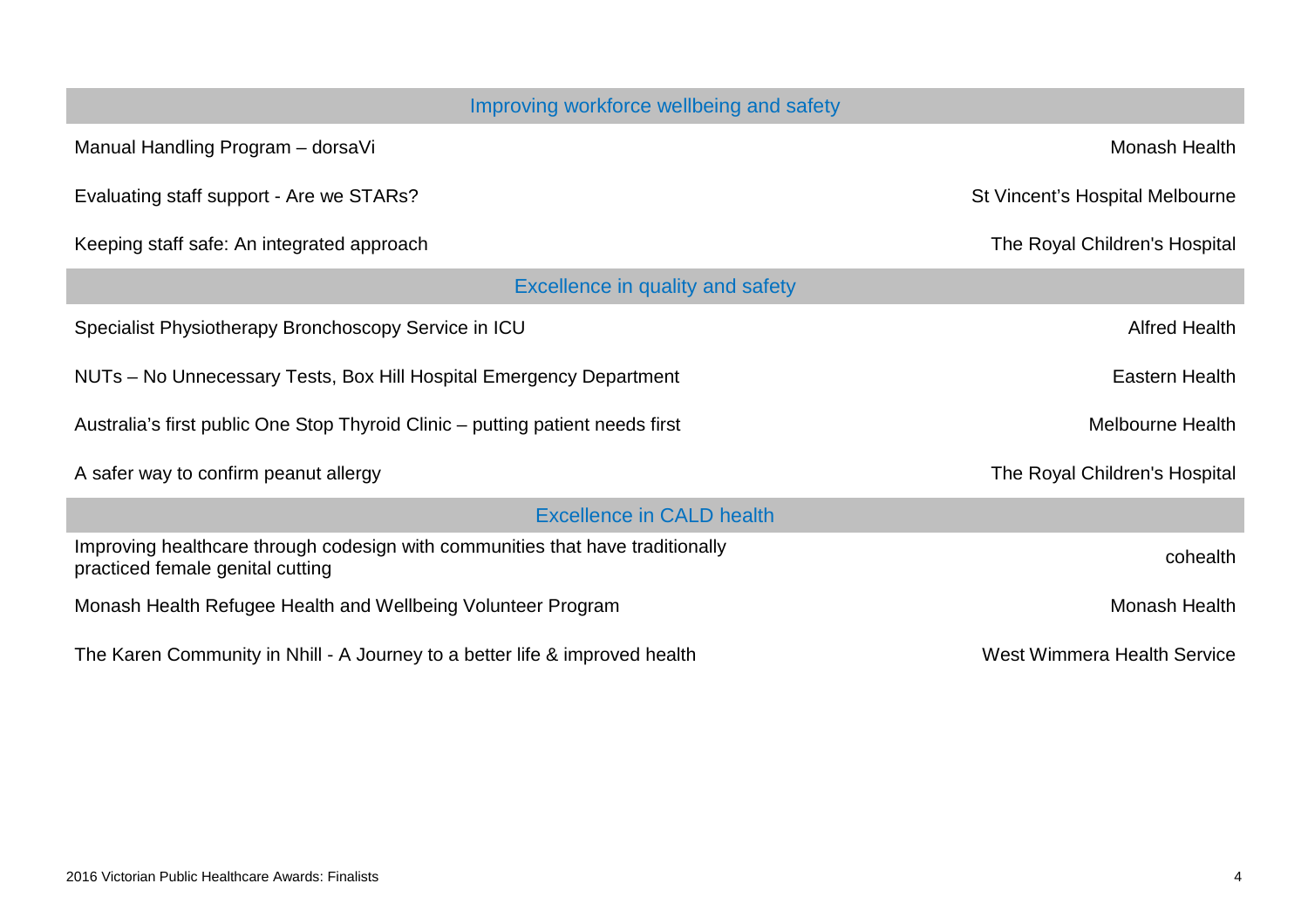| Improving children's health                                                                         |                                            |
|-----------------------------------------------------------------------------------------------------|--------------------------------------------|
| Protecting newborn babies against whooping cough infection                                          | Monash Health                              |
| Working Together for Children - Paediatric outreach service for disadvantaged<br>school communities | Peninsula Health                           |
| Improving care and outcomes for paediatric stroke survivors                                         | The Royal Children's Hospital              |
| Transforming juvenile arthritis treatment through a Rheumatology Model of Care                      | The Royal Children's Hospital              |
| Excellence in cancer care                                                                           |                                            |
| <b>Prostate Cancer Services</b>                                                                     | <b>GV Health</b>                           |
| We've got that Toyota feeling - Redesigning Cancer Care at SVHM                                     | St Vincent's Hospital Melbourne            |
|                                                                                                     |                                            |
| Rapid Access to Gastrointestinal Endoscopy (RAGE)                                                   | Western Health and University of Melbourne |
| <b>Supporting LGBTI health</b>                                                                      |                                            |
| Enhancing care pathways for transgender youth                                                       | The Royal Children's Hospital              |
| Colouring in the Rainbow - Addressing gaps in LGBTI health service provision                        | Victorian AIDS Council                     |
| Excellence in community engagement                                                                  |                                            |
| EACH - Giving voice to consumers through social innovation labs to develop<br>service principles    | <b>EACH</b>                                |
| Tea for Ten: A cuppa for your thoughts                                                              | <b>Kyneton District Health</b>             |